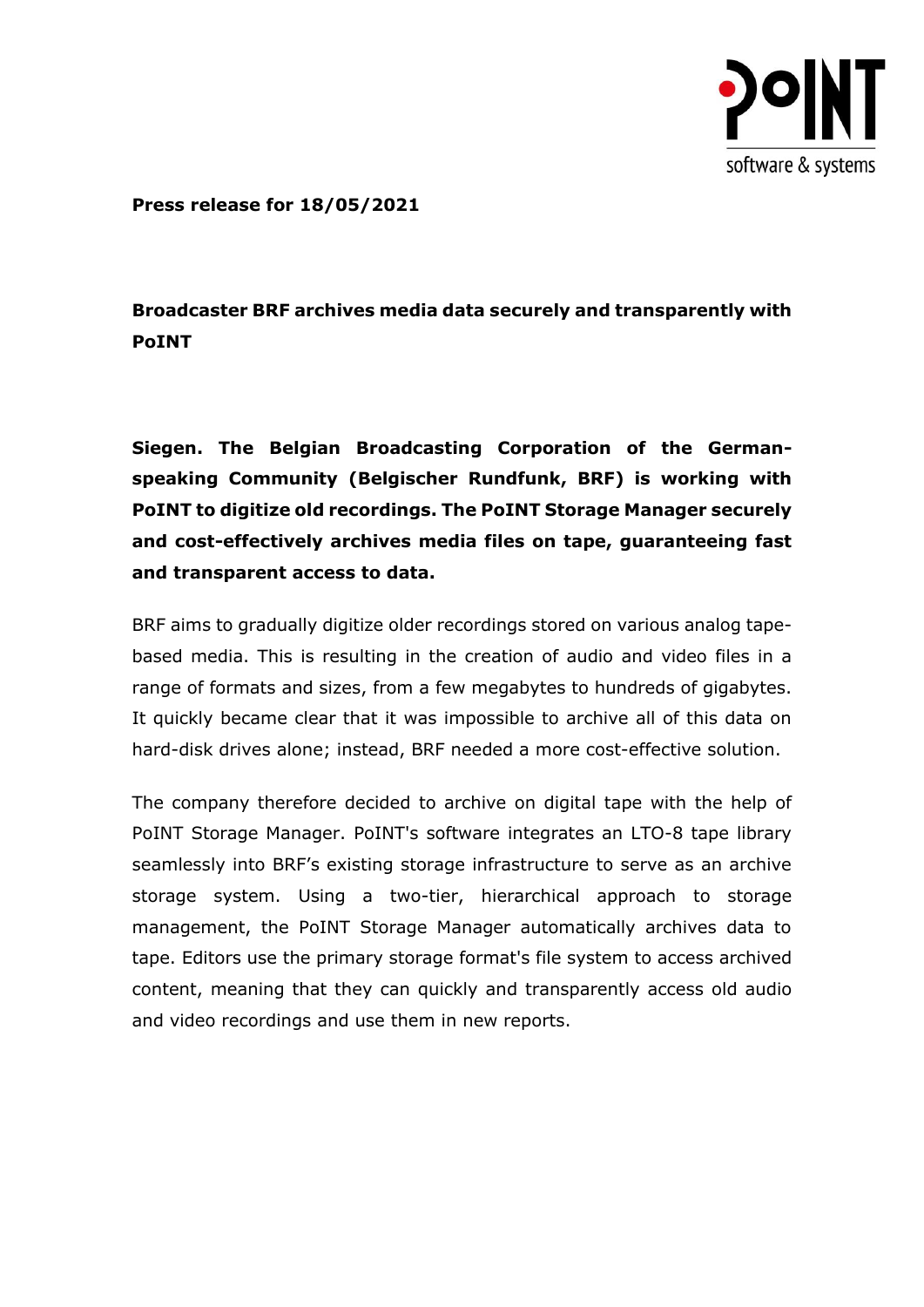



© PoINT Software & Systems

"PoINT's software meets all of our requirements, and it was the most costeffective option," said Marc Schiffler, head of production and technology. "The data is saved in a non-proprietary format, and the system is fully transparent for the applications used to access the files. It does exactly what we need while still being easy to use."

Tape-based archive storage is reliably scalable, so BRF stands ready to deal with the constantly rising volume of data in its archive. Archiving on tape improves data protection and ensures that files are available even if other tiers of the storage infrastructure experience outages.